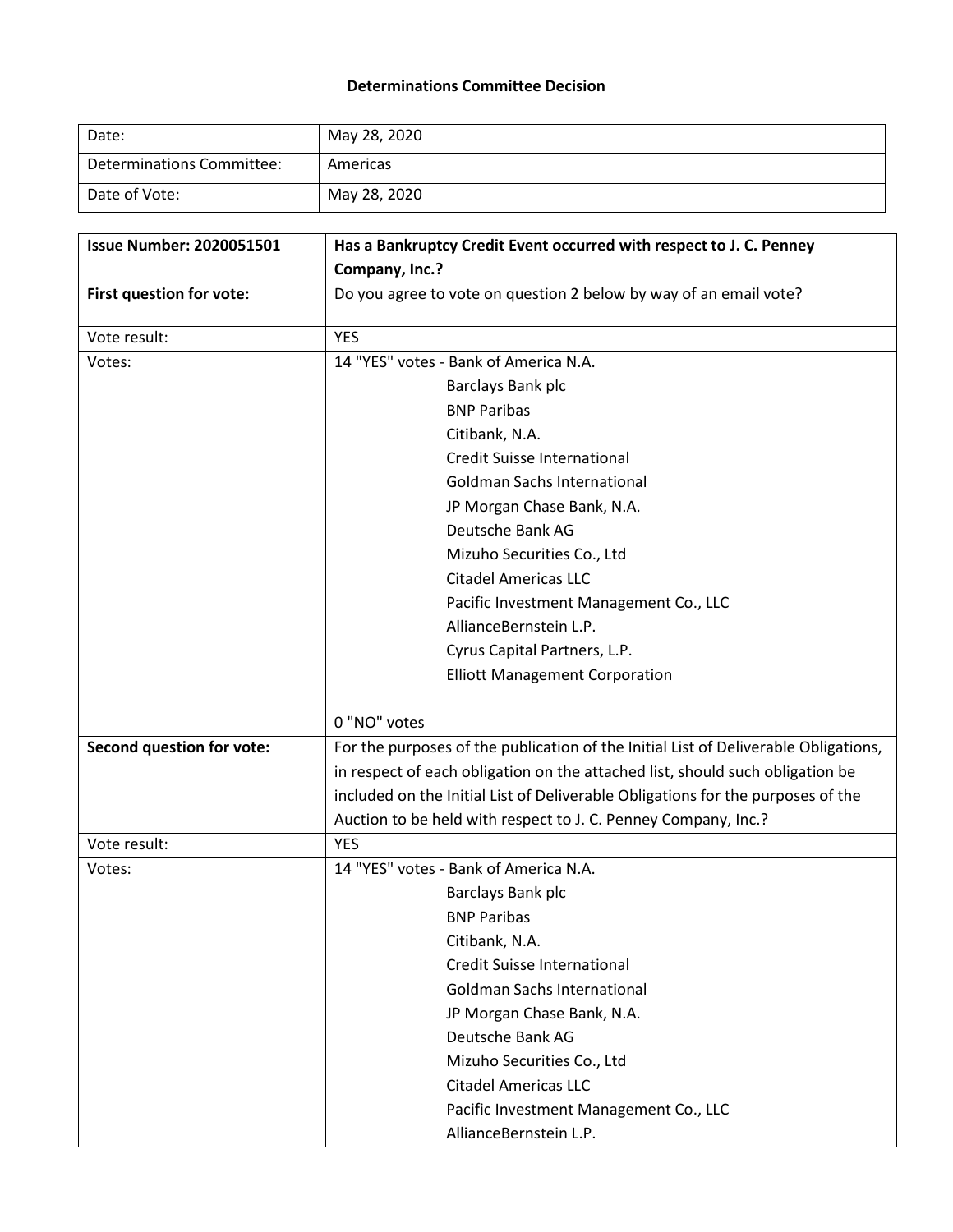| Cyrus Capital Partners, L.P.          |  |
|---------------------------------------|--|
| <b>Elliott Management Corporation</b> |  |
|                                       |  |
| 0 "NO" votes                          |  |